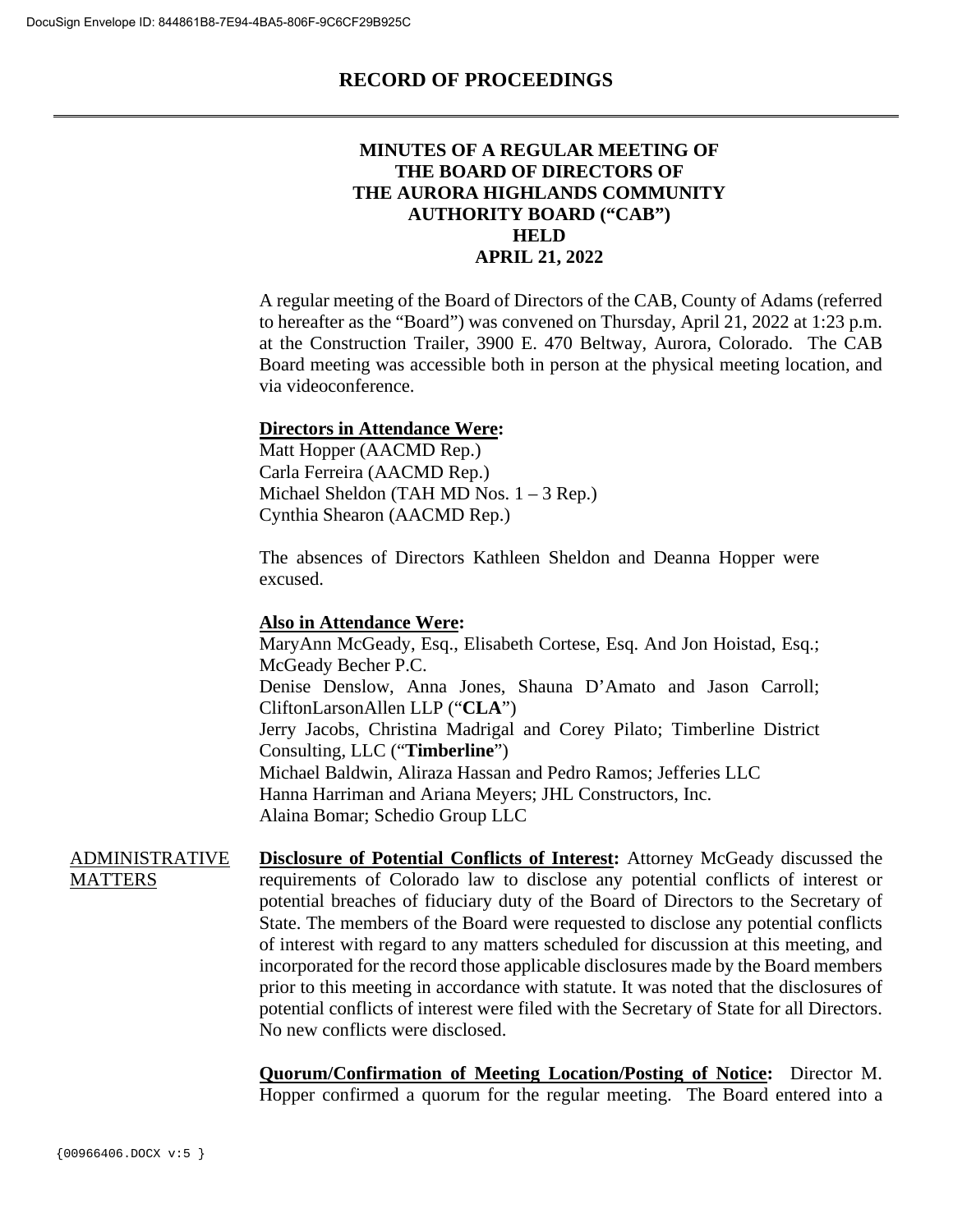|                                    | discussion regarding the requirements of Section $32-1-903(1)$ , C.R.S., concerning<br>the location of the CAB's Board meeting. Following discussion, upon motion duly<br>made by Director Ferreira, seconded by Director M. Sheldon and, upon vote,<br>unanimously carried, the Board determined to conduct this meeting at the above-<br>stated location, with participants attending both in person and via videoconference.<br>The Board further noted that notice providing the time, date and location of the<br>meeting was duly posted and that no objections, or any requests that the means of<br>hosting the meeting be changed by taxpaying electors within the CAB's boundaries<br>have been received. |
|------------------------------------|---------------------------------------------------------------------------------------------------------------------------------------------------------------------------------------------------------------------------------------------------------------------------------------------------------------------------------------------------------------------------------------------------------------------------------------------------------------------------------------------------------------------------------------------------------------------------------------------------------------------------------------------------------------------------------------------------------------------|
|                                    | <b>Agenda:</b> The Board considered the proposed Agenda for the CAB's regular<br>meeting. Following discussion, upon motion duly made by Director Ferreira,<br>seconded by Director M. Sheldon and, upon vote, unanimously carried, the Agenda<br>was approved, as amended.                                                                                                                                                                                                                                                                                                                                                                                                                                         |
|                                    | <b>Public Comment:</b> There was no public comment.                                                                                                                                                                                                                                                                                                                                                                                                                                                                                                                                                                                                                                                                 |
| <b>CONSENT</b><br><u>AGENDA</u>    | The Board considered the following actions:                                                                                                                                                                                                                                                                                                                                                                                                                                                                                                                                                                                                                                                                         |
|                                    | <b>March 17, 2022 Special Meeting Minutes</b>                                                                                                                                                                                                                                                                                                                                                                                                                                                                                                                                                                                                                                                                       |
|                                    | Following discussion, upon motion duly made by Director Ferreira, seconded<br>by Director Sheldon and, upon vote, unanimously carried, the Board ratified<br>and/or approved of the Consent Agenda items, as presented.                                                                                                                                                                                                                                                                                                                                                                                                                                                                                             |
| <b>FINANCIAL</b><br><b>MATTERS</b> | <b>Payment of Claims for Operating Costs:</b> Mr. Carroll reviewed the claims for<br>operating costs with the Board. Following discussion, upon a motion duly made by<br>Director Ferreira, seconded by Director M. Sheldon and, upon vote, unanimously<br>carried by roll call, the Board approved the payment of claims for operating costs,<br>in the amount of $$67,066.45$ .                                                                                                                                                                                                                                                                                                                                   |
|                                    | Cash Position Report dated February 28, 2022, updated as of April 14, 2022:<br>Mr. Carroll reviewed the Cash Position Report with the Board. Following review,<br>upon a motion duly made by Director M. Sheldon, seconded by Director Ferreira<br>and, upon vote, unanimously carried by roll call, the Board accepted the Cash<br>Position Reported dated February 28, 2022, updated as of April 14, 2022.                                                                                                                                                                                                                                                                                                        |
|                                    | <b>CAB and Aerotropolis Area Coordinating Metropolitan District ("AACMD")</b><br>Engineer's Report and Verification of Costs Associated with Public<br><b>Improvements Draw No. 46 Engineer's Report and Verification of Costs No. 24</b><br>prepared by Schedio Group LLC ("Engineer's Report No. 24"): Following<br>review and discussion, upon a motion duly made by Director M. Hopper, seconded<br>by Director M. Sheldon and, upon vote, unanimously carried by roll call, the Board<br>approved Engineer's Report No. 24.                                                                                                                                                                                    |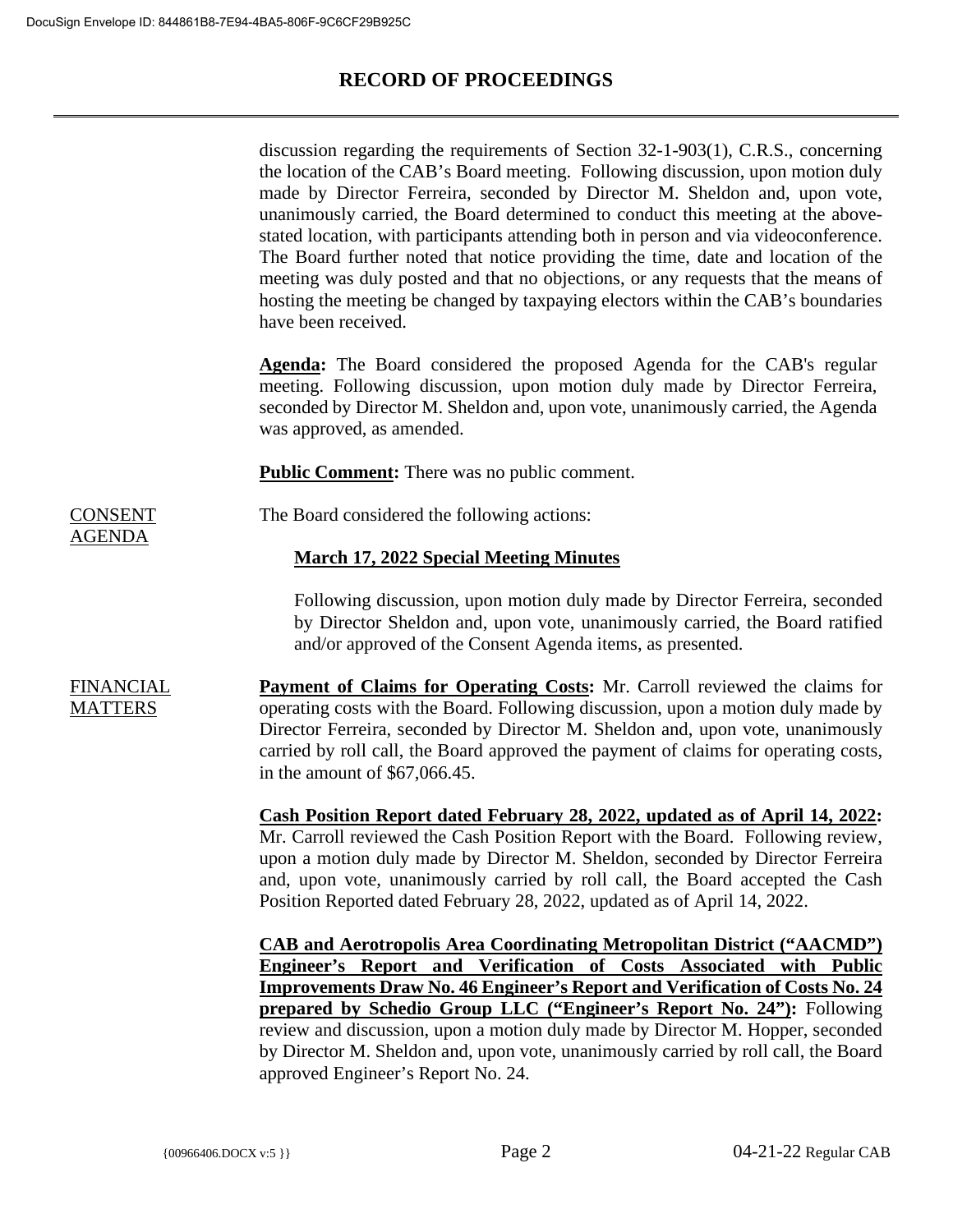**CAB and AACMD Engineer's Report and Verification of Costs Associated with Public Improvements, In-Tract Improvements / In Tract Home Builder Expenses, Engineer's Report and Verification of Costs No. 6 prepared by Schedio Group LLC ("Engineer's In-Tract Report No. 6"):** Following review and discussion, upon a motion duly made by Director M. Hopper, seconded by Director M. Sheldon and, upon vote, unanimously carried by roll call, the Board approved Engineer's In-Tract Report No. 6.

**Project Fund Requisition No. 07, under the CAB's Special Tax Revenue Refunding and Improvement Bonds, Series 2021A Bonds ("Project Fund Requisition No. 07"):** Following discussion, upon a motion duly made by Director M. Hopper, seconded by Director M. Sheldon, and upon vote, unanimously carried by roll call, the Board approved Project Fund Requisition No. 07.

### **SECOND READING (BUDGET MATTERS):**

**Public Hearing on Amendment to 2022 Budget:** The Board opened the public hearing to consider an amendment to the 2022 Budget.

It was noted that publication of Notice stating that the Board would consider amendment of the 2022 Budget and the date, time and place of the public hearing was made in a newspaper having general circulation within the CAB's service area. No written objections were received prior to the public hearing.

There were no public comments, and the public hearing was closed.

Mr. Carroll reviewed the 2022 Budget Amendment with the Board. Following discussion, upon a motion duly made by Director Ferreira, seconded by Director M. Sheldon and, upon vote, unanimously carried, the Board adopted the Resolution to Amend the 2022 Budget.

#### **Issuance of the CAB's Proposed Special Tax Revenue Bonds, Series 2022, in the Aggregate Principal Amount of up to \$200,000,000 ("2022 Bonds") (ATEC MD No. 1 / Commercial):**

**SECOND READING (2022 BONDS):** Attorney McGeady updated the Board regarding the status of the proposed 2022 Bond issuance, noting that the first reading on the 2022 Bonds took place at the April regular meeting. Attorney McGeady explained that an update to the Long Term Capital Improvements Plan would be presented at the April  $27<sup>th</sup>$  special meeting and that the Second Reading on the 2022 Bonds was deferred until the May  $9<sup>th</sup>$  special meeting. No action was taken by the Board.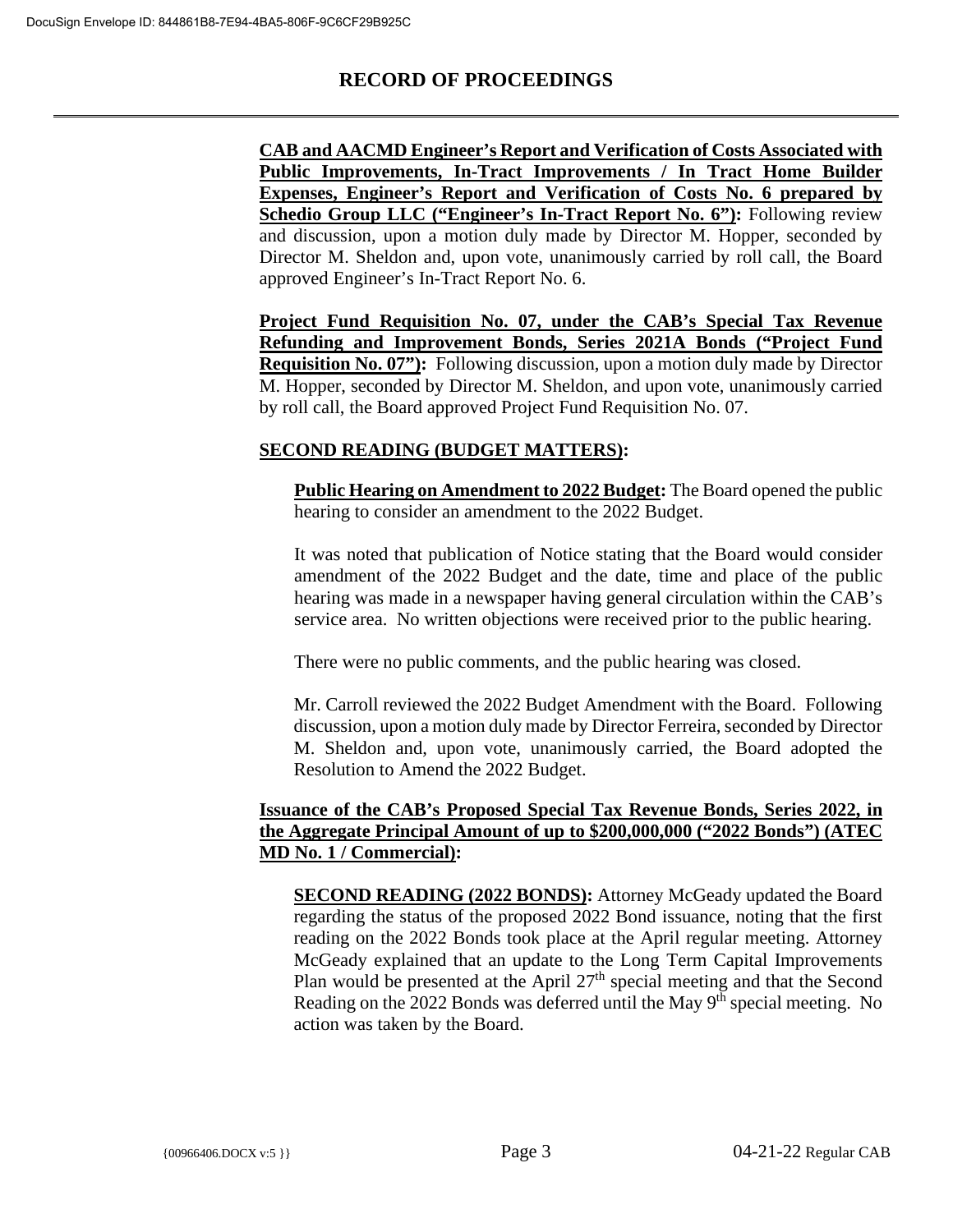| <b>MANAGER</b><br><b>MATTERS</b>                                                                        | <b>Manager's Report:</b> There was no report available. It was noted that Community-<br>Wide Architectural Review Committee operations are being transitioned to<br>Timberline.                |
|---------------------------------------------------------------------------------------------------------|------------------------------------------------------------------------------------------------------------------------------------------------------------------------------------------------|
| <b>COMMUNITY</b><br><b>MANAGEMENT</b><br><b>COVENANT</b><br>AND<br><b>ENFORCEMENT</b><br><b>MATTERS</b> | <b>Update from Timberline:</b> Mr. Jacobs updated the Board regarding various<br>community management and covenant enforcement matters.                                                        |
|                                                                                                         | Website: Mr. Jacobs provided an update, noting that the new CAB / district<br>website is still under development.                                                                              |
|                                                                                                         | <b>Town Hall Meetings:</b> Mr. Jacobs updated the Board on the status of scheduling<br>proposed town hall style meetings within the community.                                                 |
|                                                                                                         | <b>Design Guidelines / Rules and Regulations:</b> Mr. Jacobs reported that<br>proposed revisions to the CAB's Design Guidelines had been provided to real<br>estate counsel for consideration. |
|                                                                                                         | <b>Engagement of Architect:</b> The Board took no action on this matter.                                                                                                                       |
| <b>LEGAL MATTERS</b>                                                                                    | <u>Memorandum of Operation Funding and Construction Agreement by and</u><br>between PorterCare Adventist Health System ("PorterCare") and the CAB:                                             |
|                                                                                                         | PorterCare Operation Funding and Contribution Agreement by and                                                                                                                                 |
|                                                                                                         | <b>between PorterCare and the CAB:</b> The Board acknowledged the recording                                                                                                                    |

**between PorterCare and the CAB:** The Board acknowledged the recording of the Memorandum of Operation Funding and Contribution Agreement by and between PorterCare and the CAB and acknowledged the execution of the PorterCare Operation Funding and Contribution Agreement by and between PorterCare and the CAB.

**Memorandum of PILOT Exception Agreement by and between PorterCare, the CAB, Aurora Highlands, LLC, Aurora Highlands Holdings, LLC, Green Valley East, LLC, GVRE 470 LLC, GVR King, LLC, GVR King Commercial, LLC, Aurora Tech Center Holdings, LLC, Aurora Tech Center Development, LLC and Oxnard Financial, LLC:** 

**PILOT Exception Agreement by and between PorterCare, the CAB, Aurora Highlands, LLC, Aurora Highlands Holdings, LLC, Green Valley East, LLC, GVRE 470 LLC, GVR King, LLC, GVR King Commercial, LLC, Aurora Tech Center Holdings, LLC, Aurora Tech Center Development, LLC and Oxnard Financial, LLC**: The Board acknowledged the recording of the Memorandum of PILOT Exception Agreement by and between PorterCare, the CAB, Aurora Highlands, LLC, Aurora Highlands Holdings, LLC, Green Valley East, LLC, GVRE 470 LLC, GVR King, LLC, GVR King Commercial, LLC, Aurora Tech Center Holdings, LLC, Aurora